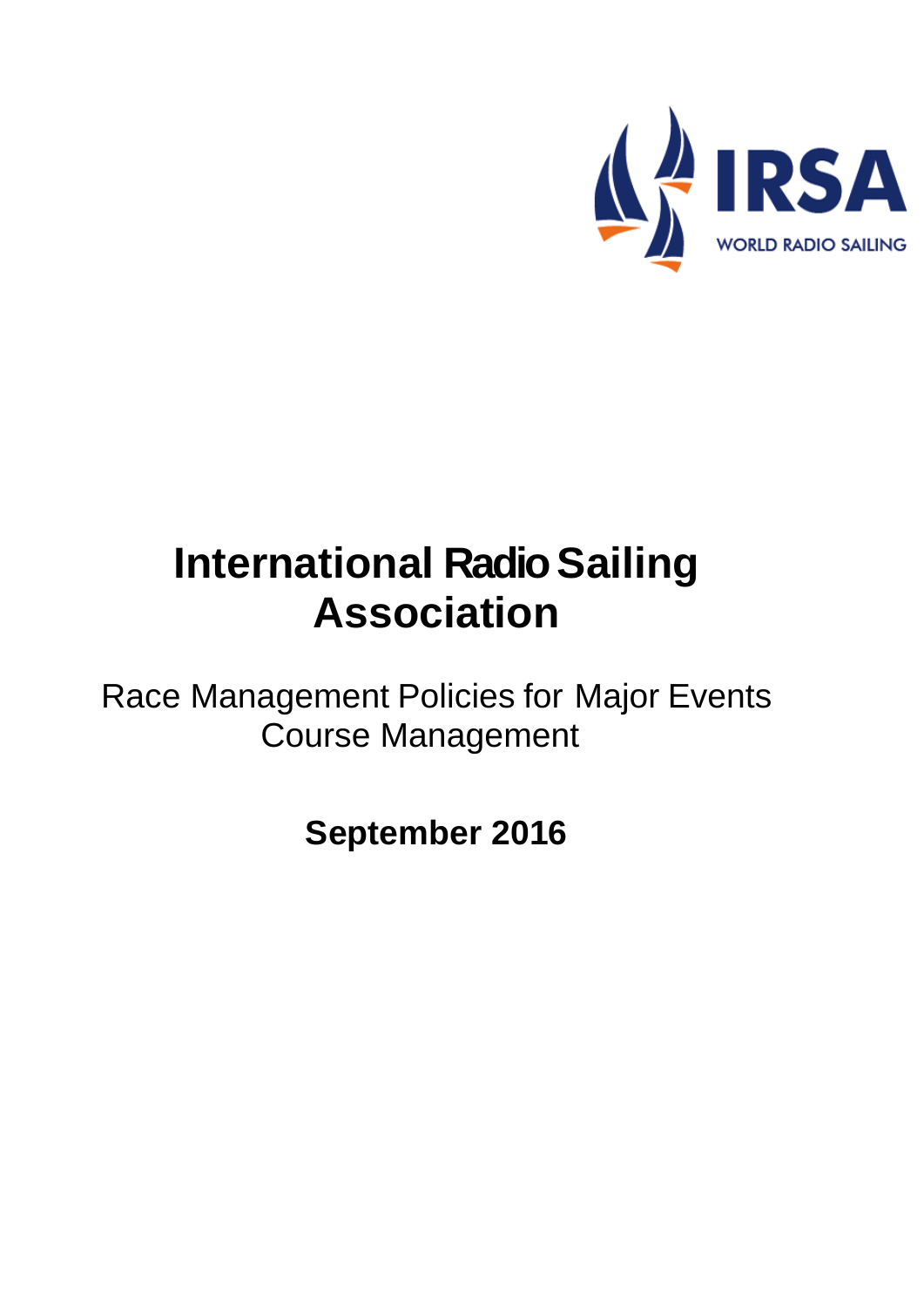# **IRSA RACE MANAGEMENT POLICIES FOR MAJOR EVENTS Course Management**

*This document proposes policies for race management at major radio sailing events, including IRSA International Class World and Continental Championships, international championships of other classes and other international events. Organizers of other events may wish to follow or adapt these policies.*

*The intention of this document is to deal only with Course Management – laying the course, starting, finishing and other tasks on the water. It may well be that, in the future, it proves necessary to set out policies regarding other aspects of the Race Committee's responsibilities – scoring, heat scheduling, equipment inspection etc.*

*By defining what competitors can expect when travelling to an event, and setting out what event organizers are expected to provide, this document defines an achievable standard for those major events that are a key part of the continued development of radio sailing.*

*The policies aim to define outcomes rather than prescribe methods. This is not a race management manual. Thus, for instance, a target is set that boats be evenly spread along the start line. How the course management team go about achieving this target will depend upon circumstances. At times 5° of bias at the port end of the line may achieve the desired outcome. At other times, for instance when one side of the course is advantaged, more bias may be necessary.*

*All stakeholders should view these policies as an evolving document. As race officers develop new techniques, as competitors expectations evolve, then these policies should adapt. This document sets out policies that the Course Management Team should endeavor to achieve not rules that must be followed. There may be good reason to modify, temporarily or permanently, any one of the policies.* 

#### **1. Definitions**

- **1.1 Principal Race Officer** an experienced Race Officer appointed or approved by IRSA or the event organizing body who has overall responsible for the conduct of all racing.
- **1.2 Course Management Team** the Principal Race Officer and all persons responsible for laying the course, starting and finishing races and other tasks on the water such as assisting boats in difficulty. Within the Course Management Team there may be groups responsible for the start (Start Team), the finish (Finish Team), mark-laying (Mark-Laying Team)… The Course Management Team is part of the Race Committee.
- **1.3 Experienced Race Officer** an experienced sailor with good knowledge of the racing rules and experience of race management who has been certified by his National Authority or World Sailing or whose experience has been recognized by the national radio sailing authority.
- **1.4** "**Will**" means the intentions of the course management team.

#### **2. General Principle**

- 2.1 The policies set out in this document are intended to ensure that racing is fair and that the course management team provides racing of the high quality expected by competitors at international events.
- 2.2 A shortage of time or an insufficient number of completed races is not sufficient reason for failing to follow these policies.
- 2.3 Decisions, especially when postponing or abandoning a heat, will be based on the boathandling that can reasonably be expected from a competent, but not expert, sailor.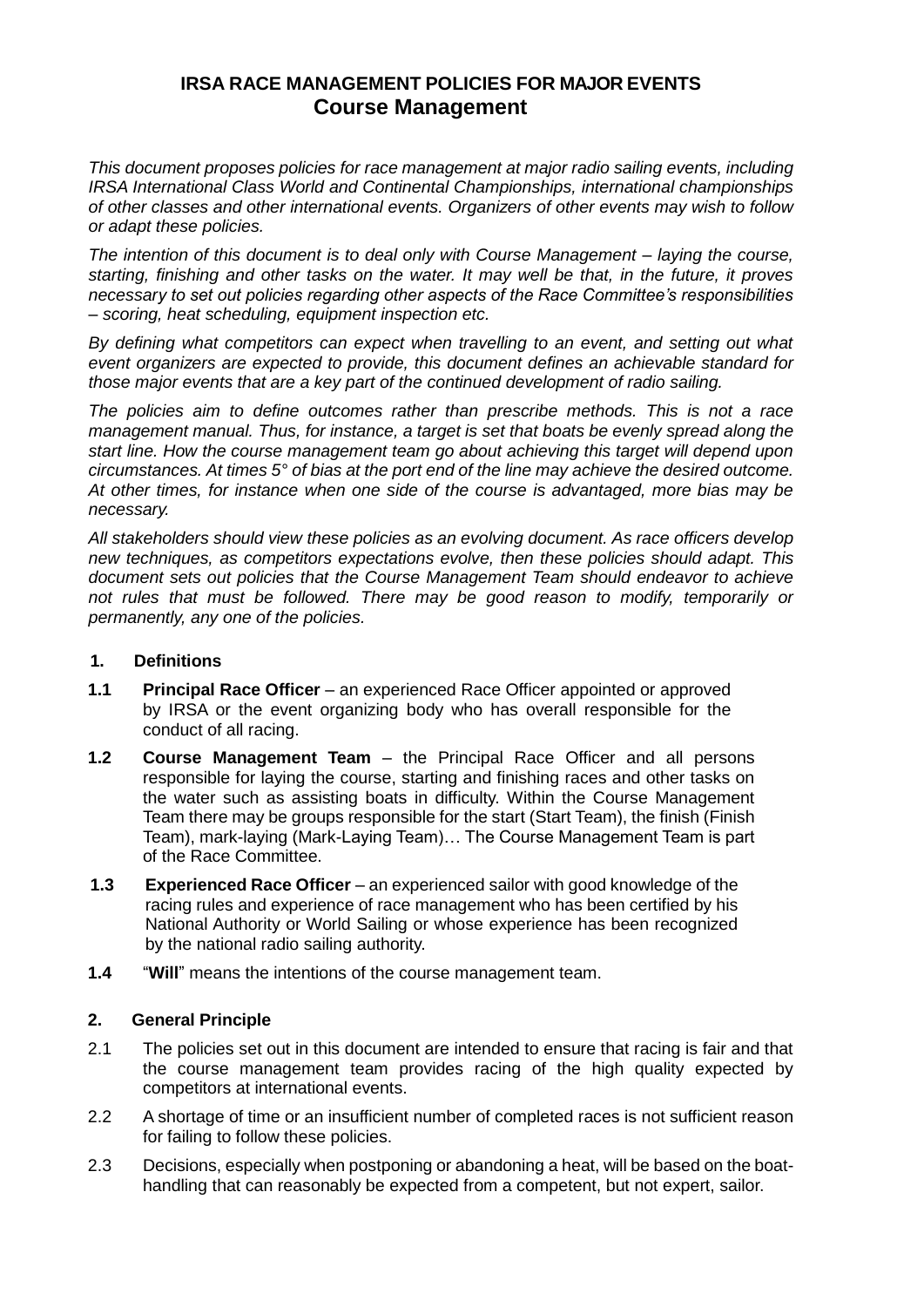#### **3. Times/Timing/Changes InSchedule**

- 3.1 Times will be based on local time, as available on local mobile phone services, unless otherwise indicated. All times will be given using the 24 hour clock (13.00 not 1 p.m).
- 3.2 Starts will not be delayed for competitors to reach the race area if they could have arrived with reasonable diligence. However, the Race Committee will allow competitors who sailed in the previous heat time to change or adjust their rig to adapt to changed conditions.
- 3.3 After a postponement of more than 10 minutes, to alert competitors that heat will start soon an acoustic announcement will be made (with one sound signal) at least 2 minutes before the warning signal.
- 3.4 The course management team will use the entire day, subject to the provisions of the Sailing Instructions, if necessary to complete the schedule.
- 3.5 No heats will be started ahead of schedule except as provided for in the Sailing Instructions.

#### **4. Decision to Race**

- 4.1 Before the event starts race officials will discuss the conditions under which a heat may be postponed or abandoned. These conditions should be announced at the initial competitors briefing.
- 4.2 The heat will be started at the scheduled time if the wind conditions and visibility are within the parameters outlined in these policies. Waiting for 'better' conditions may be unfair, and will be avoided.
- 4.3 The course management team can wait for the wind to 'stabilize' following a major change in conditions.
- 4.4 The start may be postponed if a major wind shift is expected to occur during the next heat based on a known pattern or other reliable information (example: sea breeze can be seen in the distance and is expected to fill in). Otherwise, the course management team will start the heat.
- 4.5 When possible, wind will be measured in the racing area from a drifting boat. Average wind speed will be determined over a five minute period.
- 4.6 A heat will not be started if the wind-speed is so low that boats are unable neither to manoeuvre to start nor complete the course within the time limit.
- 4.7 A heat will not be started when high wind speeds, combined with sea conditions, current rapid changes in wind speed or any other factors, affect the safety of boats, sailors, the race committee team and vessels.

#### **5. Sighting the Line / Timing / Signaling / Recording**

- 5.1 The start team will be a minimum of two persons. Whenever practical, at least one of the start team will be an experienced Race Officer.
- 5.2 At least one member of the start team will use a sighting device to visualize the line.
- 5.3 Each member of the start team may use a hand-held voice recording device and record, without stopping, from at least 30 seconds before the starting signal until after anything of interest after the start. A commentary of anything of interest will be recorded (such as boats getting close to the line, bunching, etc.).
- 5.4 If tapes are used, they will be labelled and preserved until after the conclusion of the entire event. If digital recorders are used, each day's recording will be saved and indexed for easy retrieval.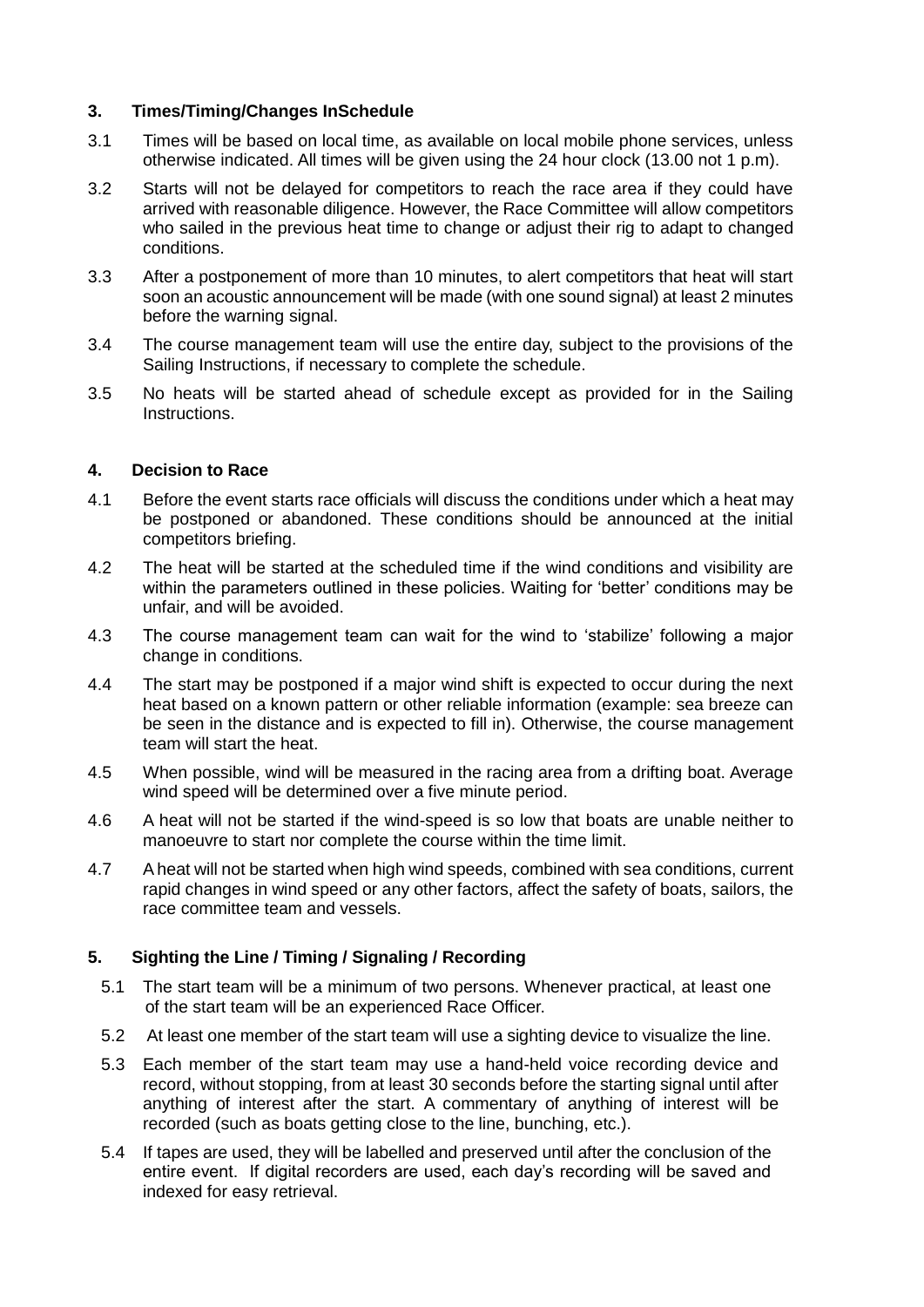- 5.5 An individual recall will be signaled immediately after the starting signal.by a hail of 'Recall' The sail numbers of OCS boats will then be hailed promptly, starting no later than 5 seconds after the starting signal.
- 5.6 Competitors who have been scored OCS or penalized under rule 30, may listen to the voice recording of the applicable start.

# **6 Calling OCS**

- 6.1 The course management team will not permit a heat to continue if it is satisfied that unidentified boats were over early.
- 6.2 When the course management team is satisfied that all boats over the line have been identified they should signal an Individual Recall as per rule E3.5 unless the number of boats OCS is such that the Course Management Team is unable to hail all sail numbers promptly.

# **7. Postponing a Race During The Starting Procedure**

- 7.1 The course management team will postpone a heat during the starting procedure in response to adverse outside effects depriving boats of an equal chance of a good start.
- 7.2 The course management team will postpone the race during the starting procedure if there is a major wind shift or other events cause significant bunching of boats at one end of the start line. In rapid oscillations the course management team will endeavour to lay a starting line based on the mean oscillations expected.
- 7.3 If any wind shift occurs before the starting signal such that it significantly increases the risk of a general recall, a postponement will be considered.
- 7.4 In the circumstances described in 7.1 to 7.3 if the course management team determines that adjusting the starting line is likely to improve the chances of fair start without a general recall, then a very late postponement will be considered.
- 7.5 The course management team will also consider postponing the start for any of the following reasons: a drifting mark, a significant error in the timing of signals, other boats interfering with the competing boats, inappropriate starting line length or angle, a reduction in visibility preventing the course management team from sighting the starting line or identifying premature starters, weed and other factors that might affect the fairness of the race.
- 7.6 For a postponement that the course management team anticipates will be longer than ten minutes, an acoustic announcement will be made and flag AP will be displayed.

#### **8. General Recall**

- 8.1 In case of any problems with the starting line (such as length, or angle to the wind, etc.) a postponement may be signaled, even up to the last second before the start, instead of a general recall.
- 8.2 If a race management error is discovered after the starting signal (e.g., timing), the course management team may abandon the race. In these circumstances, the course management team will not signal a general recall.
- 8.3 When the course management team is not satisfied that all boats over early (or that have broken rules 30.1, 30.3) have been identified, a General Recall will be signaled.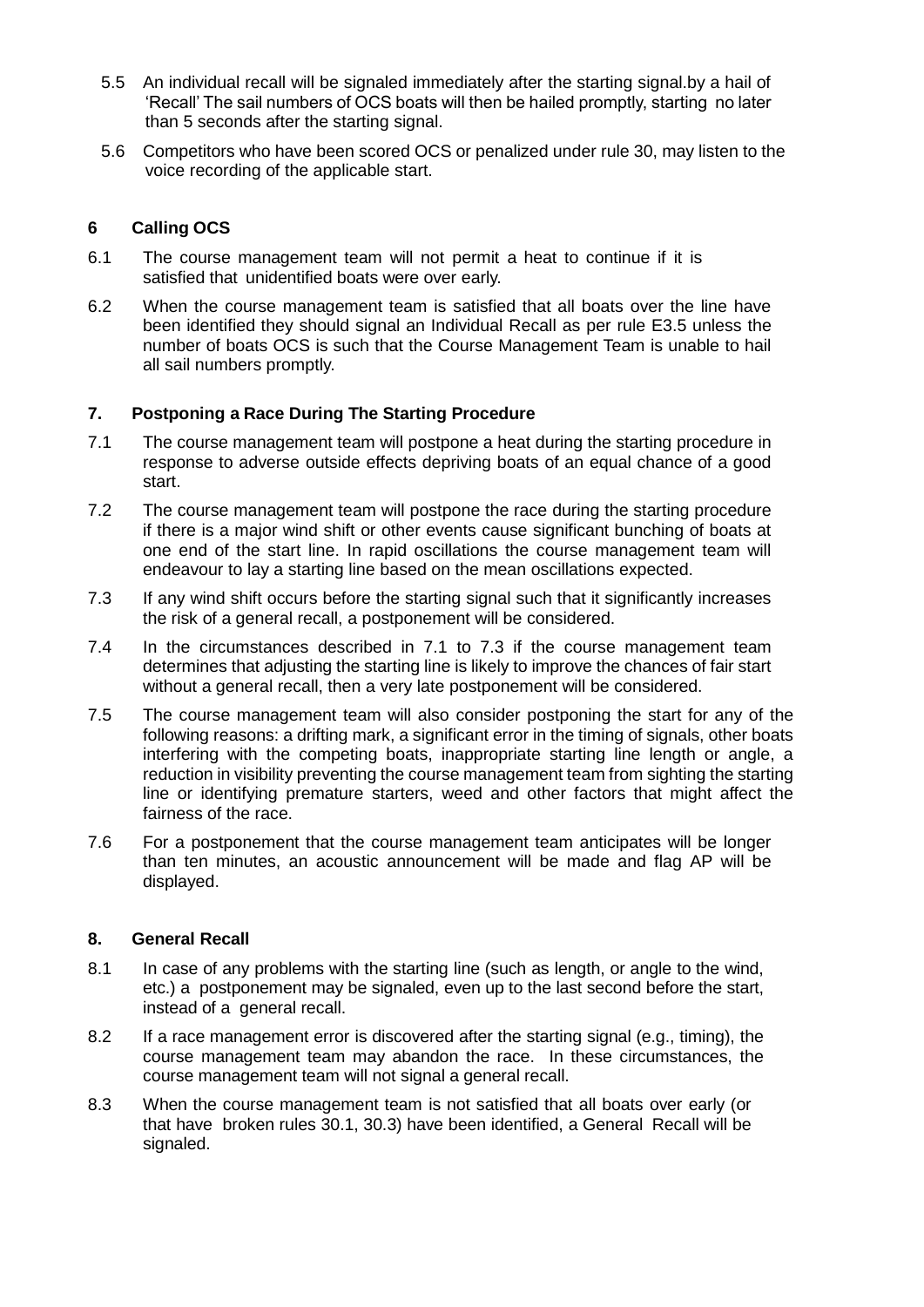- 8.4 In the event the start has been postponed, or a General Recall has been caused by the length or angle of the starting line, the course management team will adjust the starting line and make another attempt using the same preparatory signal.
- 8.5 If the course management team is satisfied that a General Recall was not the result of the length or angle of the starting line or a course management team action, it will signal the use of a rule 30 starting penalty (I flag or black flag) for each subsequent attempt to start the heat
- 8.6 An important principle to be followed by the course management team is that rule 30 starting penalties will only be used when general recalls are caused by the boats themselves, or rapid oscillations of the wind, and not by actions of the course management team.
- 8.7 When using the black flag, the course management team will make every effort to signal a postponement in the event of any problems with the starting line.

#### **9. Abandonment**

- 9.1 The course management team may abandon the heat:
	- if after starting boats can sail directly the windward mark zone on either tack;

- if boats can sail from the zone of one mark to the zone of the next mark on one tack on both the windward and the downwind leg of the course.

The heat will not be abandoned for these reasons when at least one boat has rounded the last mark of the course and is sailing to the finish (or has already finished).

- 9.2 The course management team will abandon a heat if the course area is not visible from the control area.
- 9.3 The course management team may abandon the race when it is unlikely that the leading boat will complete the course within the overall time limit, even if a new wind were to arrive. The further into the race, the less likely it is that the course management team will abandon the race.
- 9.4 A heat will not be abandoned due to high wind speeds, combined with sea conditions, current rapid changes in wind speed or any other factors, except when the safety of boats, sailors, the race committee team and vessels is affected.
- 9.5 The course management team will consider abandoning the race if it determines that an outside influence, including weed, has made the race unfair. Every effort will be made to ensure that other vessels do not interfere with racing.
- 9.6 Competitors are reminded that the decision to race, or to continue to race, is their sole responsibility.

#### **10. Setting the Course to a New Wind Speed or Direction**

- 10.1 The Course Management Team will consider re-setting the course following a change in wind direction. The course will definitely be re-set if:
	- after starting boats can sail directly to the windward mark zone on either tack;
	- boats cannot cross the starting line on both tacks.

The Course Management Team will endeavor to set a new course that meets the requirements of 11, Courses.

- 10.2 The Course Management Team will re-set the length of the course following a change in wind speed to meet the requirements of 11, Courses.
- 10.3 The Course Management Team will ensure that a manned Race Committee vessel is permanently on stand-by in the proximity of the race area. This vessel will be available for mark-laying and recovering disabled boats.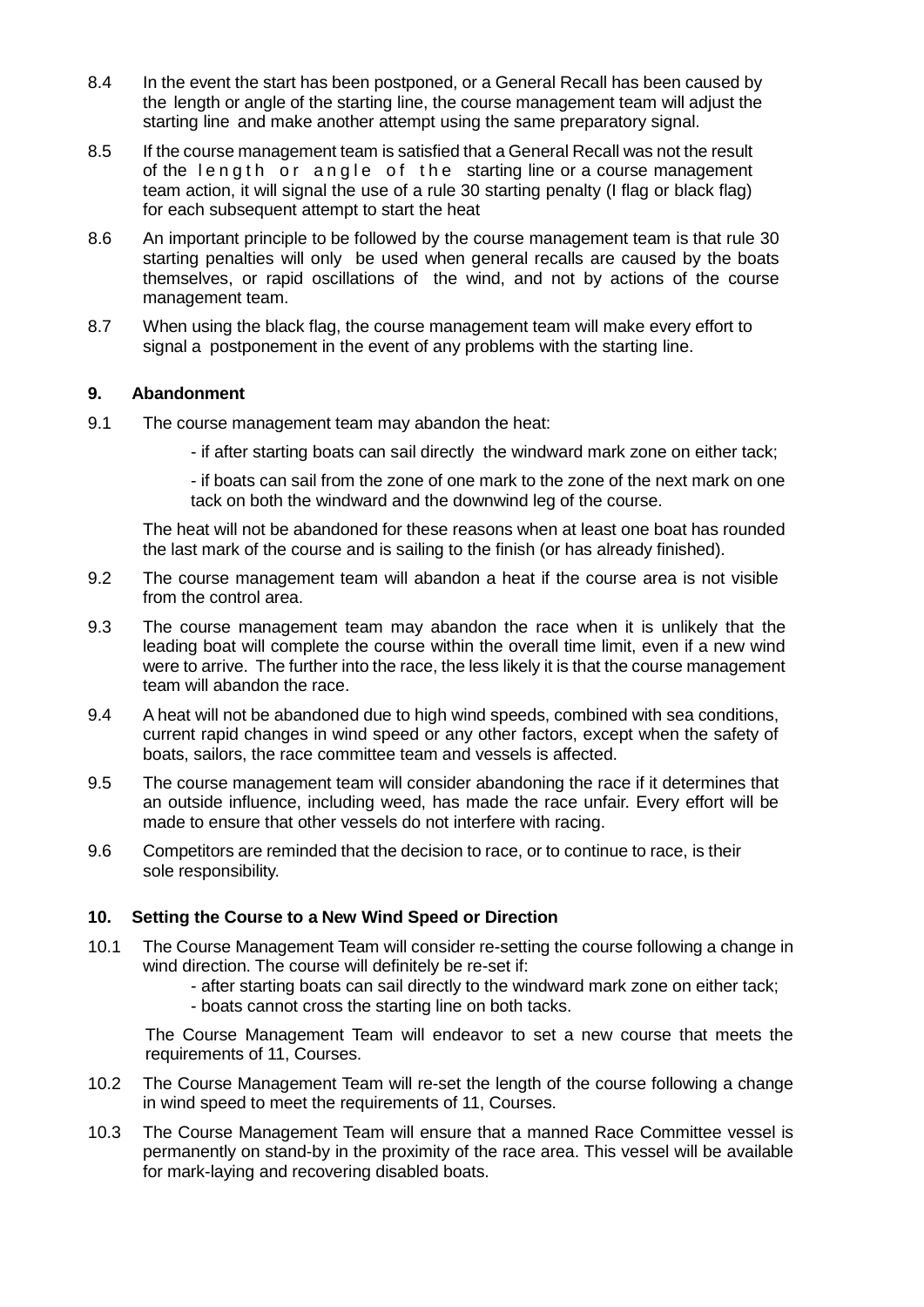# **11 Courses**

- 11.1 The course management team will endeavor to set a course so that boats are evenly spread:
	- along the start line;
	- on each side of the beats;
	- on each side of the runs;
	- at the gate.
- 11.2 The course management team will attempt to set the longest possible first leg within the constraints of the course area.
- 11.3 The course length will be laid to give the first boat of each fleet the best chance of achieving the target time.
- 11.4 Gates will be approximately 10 hull lengths wide. The Course Management Team will endeavour to lay the gate square to the sailing wind. Variations in width and angle may be appropriate to adjust for current or other prevailing conditions.
- 11.5 The offset mark will be at least 10 hull lengths from the windward mark.

#### **12. Starting Line**

- 12.1 Starting lines will generally be laid square to the median sailing wind. Current, favored side of the course, expected wind shifts and other variables may justify variation from this guideline.
- 12.2 The course management team will use the following guide to determine the minimum length of the starting line:

Starting line length = number of boats x boat length  $x$  1.5.

In strong winds, heavy seas or any other reason the line will be lengthened as necessary.

#### **13. Finishing Line/Finishing Procedures**

- 13.1 The finish team will be a minimum of two persons. Whenever practical, at least one of member of the finish team will be an experienced Race Officer.
- 13.2 At least one member of the finish team will use a hand-held recording device to record the order of finish.
- 13.3 If tapes are used to record finishing, they will, if possible, be labelled and preserved until after the conclusion of the entire event. If digital recorders are used, each day's recording will, if possible, be saved and indexed for easy retrieval.
- 13.4 A written record of the finishing order will also be maintained.
- 13.5 Competitors and coaches may listen to the voice recording(s) and review the written records of their finishes

#### **14 Corrections Due to Scoring Errors/Requests for Redress**

- 14.1 The Race Committee will adjust posted finishing places if it is satisfied that, based upon its records or observation, it has made a scoring error.
- 14.2 If the Race Committee believes it has made an omission or improper action, including a heat scheduling error, affecting the outcome of the race for which redress may be available, it may request redress on behalf of the potentially affected boat(s).